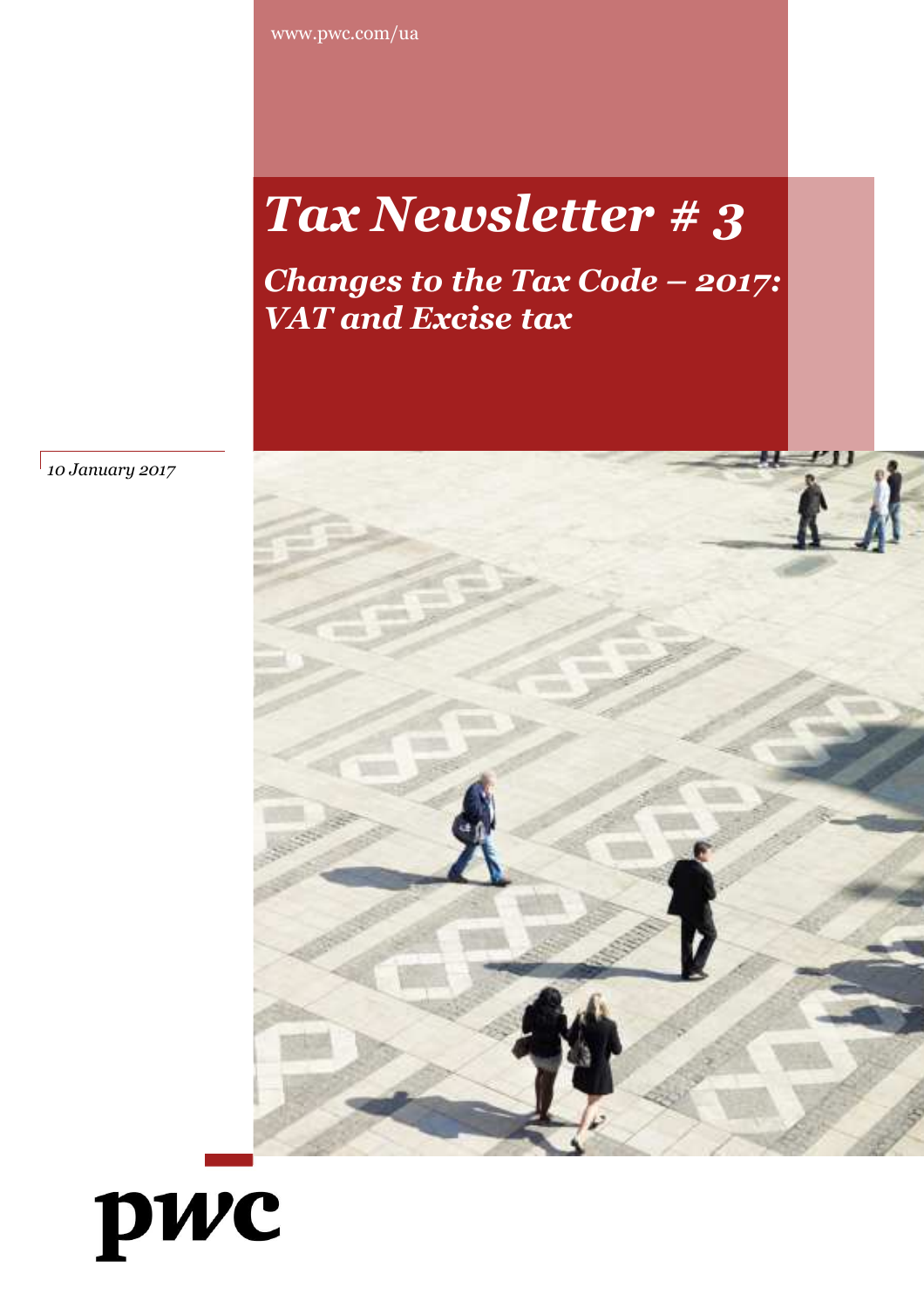# *Changes to the Tax Code - 2017*

*In December 2016 Verhovna Rada of Ukraine adopted laws\* amending the effective Tax Code of Ukraine.*

*Below is a summary of the most significant changes in VAT and Excise tax that became effective on January 1, 2017\*\*.*

# *I. Value added tax (VAT)*

#### **VAT refund**

- Two VAT refund registers in place before December 31, 2016, containing claims submitted after February 1, 2016, were merged into a single Register.
- This single Register should be finalised by the State Fiscal Service ("**SFS**") by January 10, 2017. It will reflect information on claims submitted and taxes reimbursed.
- Older claims, i.e. submitted before February 1, 2016, will be included into a separate Temporary Register of VAT refund claims.
- All amounts of VAT refund claimed can potentially be subject to a documental tax audit because the current ban on such audit was lifted.
- The Treasury will issue VAT refunds based on results of tax audits as reflected in the Register. Moreover, if the tax authorities fail to post results of a tax audit within a statutory period, the amount of VAT refund claimed will be treated as confirmed and, thus, due for a refund from the Treasury.

## **Input VAT**

- Taxpayers will have a right to recover import VAT regardless of the transfer of title to the imported goods.
- Within a reorganisation process, the legal successor is entitled to recover input VAT of the reorganised entity. Such input VAT is maintained in the electronic VAT Administration System and can be used for registering future VAT invoices.
- Input VAT can be reflected based on untimely registered VAT invoices within 365 days following their issue by all VAT payers, including those applying cash method.
- The Tax Code now clearly states that input VAT is not adjusted under Article 198.5 if fixed assets are liquidated, whether it was done voluntarily by the owner-taxpayer or against their will.

• Input VAT should not be adjusted due to a VATexempt supply of goods for debt repayment under a debt restructuring plan.

#### **Electronic VAT administration**

- VAT liabilities under adjusting VAT returns are paid through the electronic VAT Administration System just as VAT liabilities under reporting VAT returns.
- VAT overpayment to the budget is refunded by crediting the VAT payer's account in the electronic VAT Administration System thus increasing the registration amount thereof.

## **VAT invoices**

#### *Changes, effective from January 1, 2017*

- UKTZED code / code from the State Classifier of Products and Services becomes an obligatory attribute of the VAT invoice.
- Temporarily, until December 31, 2017, penalties for errors made in a VAT invoice, which were assessed by the tax authorities as a result of a tax audit initiated based on a customer's' complaint (para. 1201.3), do not apply if such errors were incorrectly entered tariff (i.e. "УКТЗЕД") code / code from the State Classifier of Products and Services in the VAT invoice.
- Taxpayers should issue one consolidated VAT invoice for excess of minimum VAT base over the contract price in respect of all such supplies which occurred within one reporting month.
- The direct provision guaranteeing input VAT based on VAT invoices containing errors made in mandatory requisites (except tariff code), which still allow identifying the transaction, is eliminated. Yet, VAT invoice containing such errors has to be accepted by the customer.



*<sup>\*</sup> Law of Ukraine "On changes to the Tax Code of Ukraine regarding improvement of investment climate in Ukraine" # 1797-VIII dated 21.12.2016 and Law of Ukraine "On changes to the Tax Code of Ukraine regarding securing of budget revenues on 2017" # 1791-VIII dated 20.12.2016.*

*<sup>\*\*</sup> For certain provisions special enforcement period shall apply (see in the text of this newsletter).*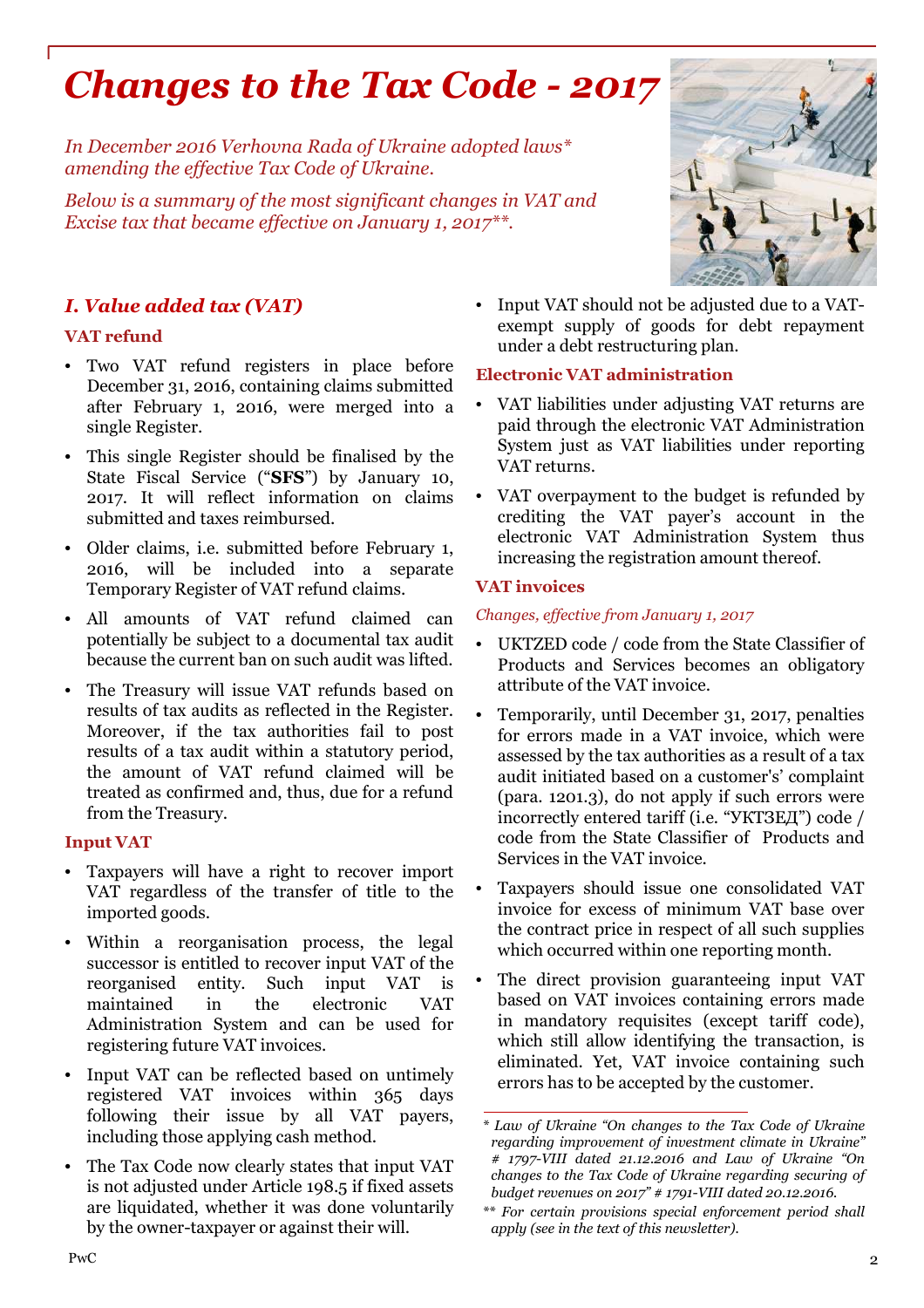- Tax authorities now have 90 days (instead of 15 days) to perform an audit based on a buyer's complaints regarding non-registration/errors in a VAT invoice.
- Fines for late registration of VAT invoices are changed: a fine of 40% of the VAT invoice amount applies for registering it 61 to 365 days late (instead of 180 days) after the registration deadline. Effectively this change extends the period for VAT invoice registration to 365 days following its issue.

# *Changes, effective from April 1, 2017*

- A special procedure for temporary suspension of VAT invoice registration by the tax authorities will be introduced.
- This new procedure allows the tax authorities to suspend registering those VAT invoices that match certain risk criteria.
- Such risk criteria, as well as the procedure itself are yet to be adopted by the Cabinet of Ministers of Ukraine.
- From April 1, to July 1, this newly introduced procedure will operate in test mode, i.e. without actual suspensions.

# *Changes, effective from July 1, 2017*

- The procedure for temporary suspension of VAT invoice registration by the tax authorities will become fully operational. The suspension can be lifted only based on the taxpayer's formal request.
- In case of a suspension of VAT invoice registration, the 365-day period for reporting of the respective input VAT becomes suspended as well. Respective penalties do not apply during the period of such suspension.
- VAT invoice issued and registered in the Unified Register of Tax Invoices after July 1, 2017 is the only document required for the input VAT recognition, i.e. no primary documents are required.

## **Agriculture**

- Special VAT regime for agricultural producers is abolished.
- VAT-registered agricultural producers are entitled to state subsidy. For this purpose they should submit special annex to their VAT return containing a calculation of their share of agricultural production.
- Penalties and late payment interest for understatement of VAT liabilities or

overstatement of VAT refund during 2016 resulting from incorrect distribution of input VAT according to para. 209.15.1 of the Tax Code do not apply.

#### **Extended transitional provisions**

- VAT exemption on supply of goods and services used in the aerospace industry is extended till January 1, 2023.
- VAT exemption for the cinematic industry is extended till January 1, 2018.
- VAT exemption for the supply and import of iron and non-ferrous metal scrap and paper waste for recycling is extended till January 1, 2019.
- VAT exemption on supply of coal and coal enrichment products, which may be lifted based on VAT payer's request, is extended till January 1, 2019.
- Application the cash method by providers of electricity, heat, coal and coal enrichment products is extended till January 1, 2019. Now this method should be used by providers of water and sewage services as well.

#### **Miscellaneous changes**

- Reassignment of debt claim rights, debt conversion, transfer of ownership right to a finance lease object from the original lessor to another lessor are not subject to VAT irrespective of the form of compensation (if any).
- Importers of qualifying wood processing equipment or rubber and plastic processing equipment (for manufacturing medical goods) may apply for an extended instalment plan to pay the respective import VAT for the period of up to 36 months without being assessed interest and late payment fees.

# *II. Excise tax*

## **Changes in tax rates on alcoholic beverages**

- Rates went up on:
- $\checkmark$  Beer, fortified wines, sparkling wines and aromatized wines like vermouth – by 12%;
- $\checkmark$  Sider and perry (with no added alcohol) and other fermented beverages with low-alcohol content (containing less than 8.5% alcohol) – by 11.5%;
- $\checkmark$  Ethyl alcohol and distilled beverages (hard liquors), other fermented beverages and mixes, specific products of tariff codes 2103 90 30 00 and 2106 90, containing more than 8.5% of alcohol – by 20%.